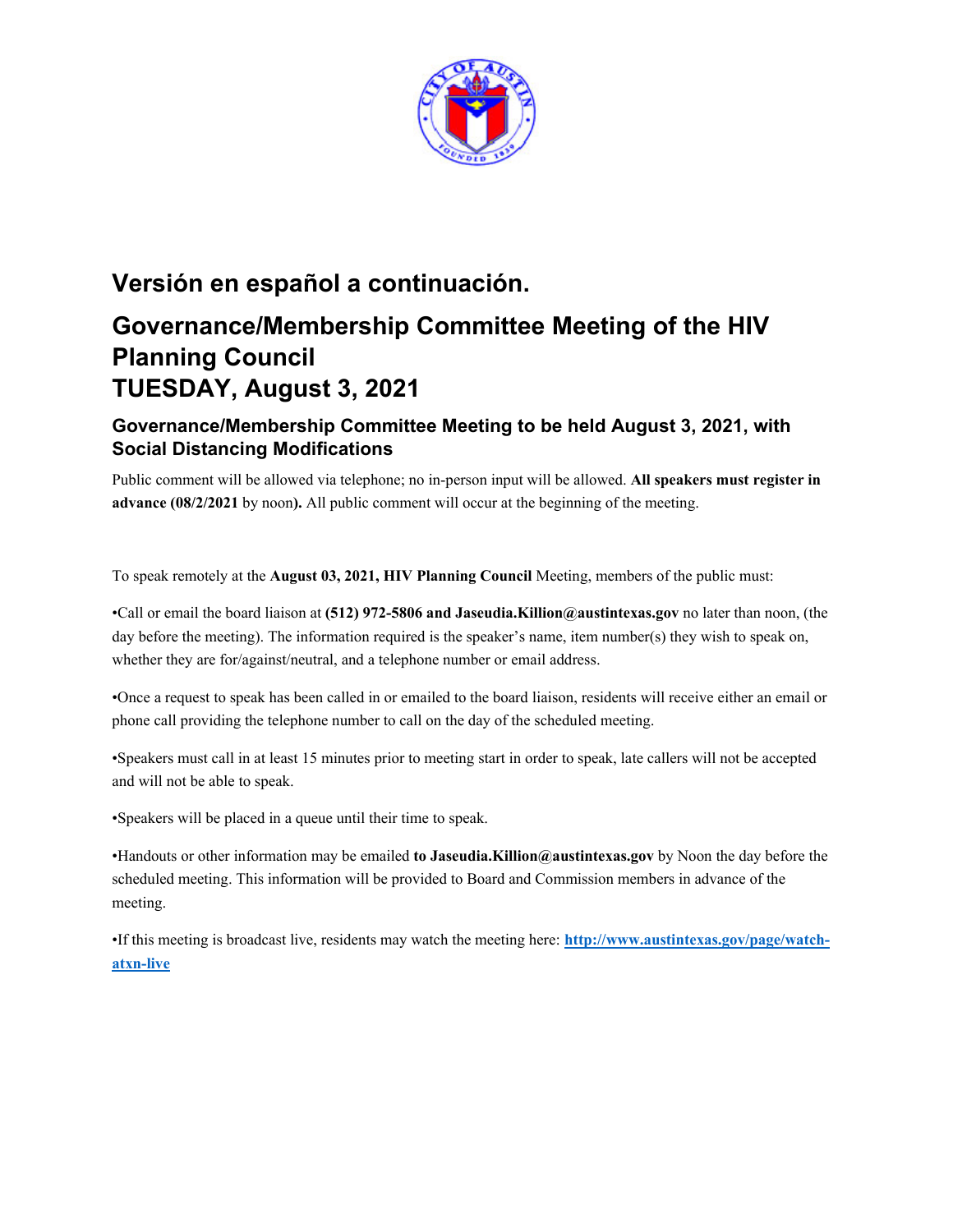

# Reunión del **Governance/Membership Committee Meeting of the HIV Planning Council TUESDAY, August 03, 2021**  FECHA de la reunion (**August 03, 2021**)

La junta se llevará con modificaciones de distanciamiento social

Se permitirán comentarios públicos por teléfono; no se permitirá ninguna entrada en persona. Todos los oradores deben registrarse con anticipación (**8/02/2021** antes del mediodía). Todos los comentarios públicos se producirán al comienzo de la reunión.

Para hablar de forma remota en la reunión, los miembros del público deben:

• Llame o envíe un correo electrónico al enlace de la junta en (**512) 972-5806 and Jaseudia.Killion@austintexas.gov** a más tardar al mediodía (el día antes de la reunión). La información requerida es el nombre del orador, los números de artículo sobre los que desean hablar, si están a favor / en contra / neutrales, y un número de teléfono o dirección de correo electrónico.

• Una vez que se haya llamado o enviado por correo electrónico una solicitud para hablar al enlace de la junta, los residentes recibirán un correo electrónico o una llamada telefónica con el número de teléfono para llamar el día de la reunión programada.

• Los oradores deben llamar al menos 15 minutos antes del inicio de la reunión para poder hablar, no se aceptarán personas que llamen tarde y no podrán hablar.

• Los oradores se colocarán en una fila hasta que llegue el momento de hablar.

• Los folletos u otra información pueden enviarse por correo electrónico a **Jaseudia.Killion@austintexas.** antes del mediodía del día anterior a la reunión programada. Esta información se proporcionará a los miembros de la Junta y la Comisión antes de la reunión.

• Si esta reunión se transmite en vivo, los residentes pueden ver la reunión aquí: http://www.austintexas.gov/page/watch-atxn-live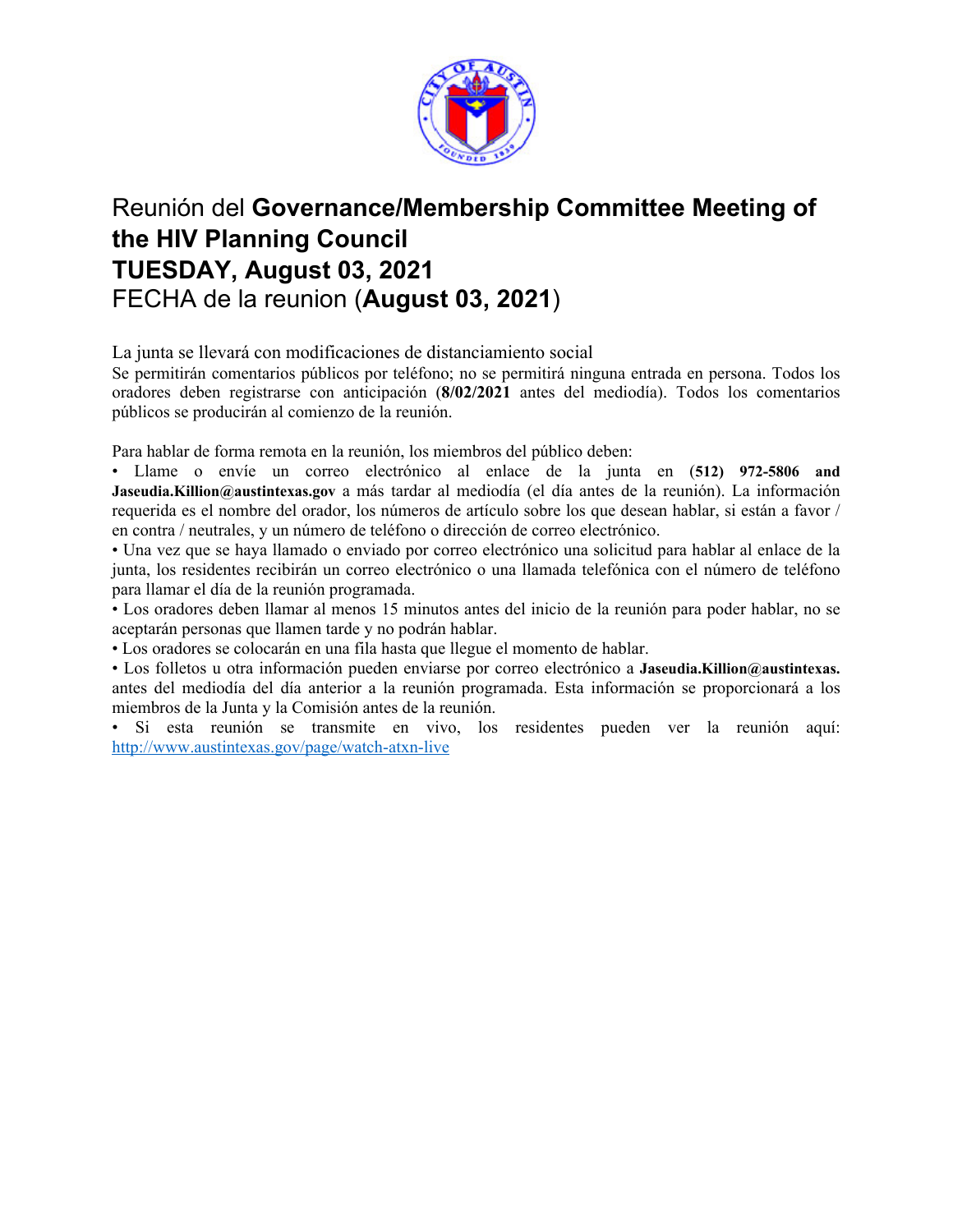

## **HIV PLANNING COUNCIL**

# **GOVERNANCE/MEMBERSHIP MEETING Tuesday, August 3, 2021, 12:00 P.M. City Hall/ Remote Meeting Austin, Texas**

#### **GOVERNANCE/MEMBERSHIP COMMITTEE MEMBERS:**

*Committee Chair - Brooks Wood, Julio Gómez, Taylor Stockett, Glenn Crawford – (non-voting member), and Rocky Lane – (non- voting member).* 

## **MINUTES**

#### **CALL TO ORDER**

Meeting called to order at 12:05 on 8/3/2021 by Chair Brooks Wood.

Committee in Attendance: *-* Brooks Wood, Julio Gómez, Taylor Stockett, and Glenn Crawford – (nonvoting member)

Staff in Attendance: Jaseudia Killion, Kodjo Dodo, and Mallory Scott

AA in Attendance: Justin Ferrill and Patricia Niswander

Guest in Attendance: Noel Scott and Kathy Gichangah

#### **CITIZEN COMMUNICATION**

The first 10 speakers signed up prior to the meeting being called to order will each be allowed a three-minute allotment to address their concerns regarding items not posted on the agenda.

#### **1. CERTIFICATION OF QUORUM**

#### **2. INTRODUCTION/ANNOUNCEMENTS**

#### **3. APPROVAL OF MINUTES**

Minutes approved as written.

Taylor motioned for minutes approved as written, Brooks second.

#### **4. 340 B UPDATE**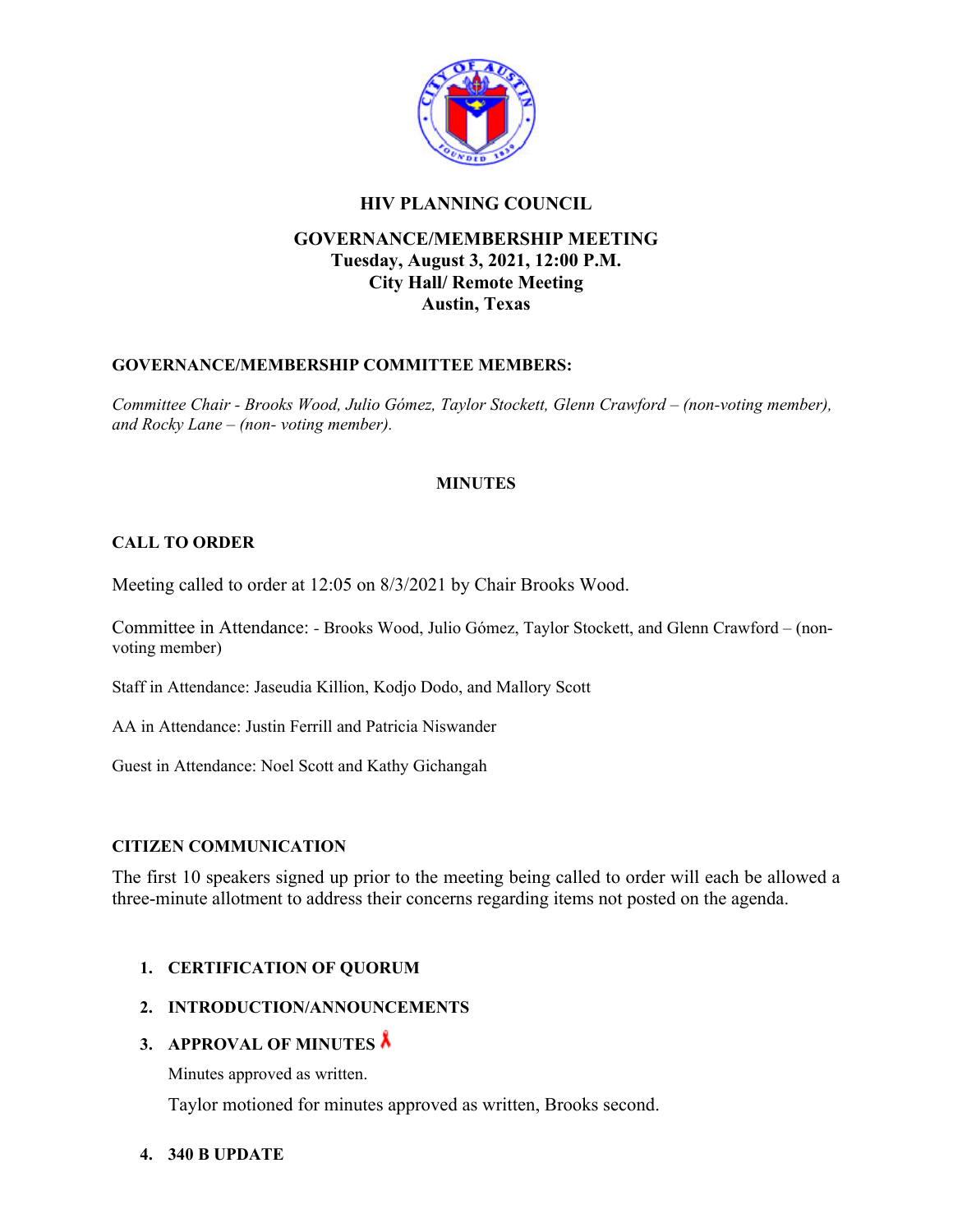

- a. Office of Support will give update
- b. Jaseudia will follow up in Executive meeting with Daniel tonight. I will also follow up with the rep who is on FTC to see if she can give an update on possibly training you all on it.

## **5. STAR AWARDS PLANNING**

a. Graphic Designer Update

Remove the tree from the image, make the other images larger. Will need to know the font used and suggest using Canva to make any edits. We need to verify with Riley that the images can have edits. Finding a nice room at City Hall – City Hall conference room or the Council Chambers. We should try to get some of the recipients of the awardee to come speak about them. Limit how many will speak.

Maybe the mayor can give out the award like he did a few years ago.

b. Update STAR Awards timeline

Business Committee Review of materials Star Awards is not a voting item Finalize in September Will have a December meeting January – Star Awards happen

# **6. MEMBERSHIP AND ATTENDANCE**

a. Membership Removals

When the business meeting is going to take place, we will remove that the 3 person that were discussed in the last meeting,

This would help with quorum issues.

We have approval for Caitlin and Jonathan and signatures will be sent.

They cannot be members until we get the actual signatures.

We do have 3 people in membership. We have conflicted people, but the sub recipient count can't be more than 1/3.

I believe you are at 26%, 33% is your cap.

May be good to ask who is their category?

Care Strategies has two members, one is up for removal. By Friday they will have 3, one will be conflicted, one will be removed, and one that will have to conduct business on their own.

Current members that have come to end of their term.

Not renewing: Lee Miranda and Julio Gomez

Consumer  $-33%$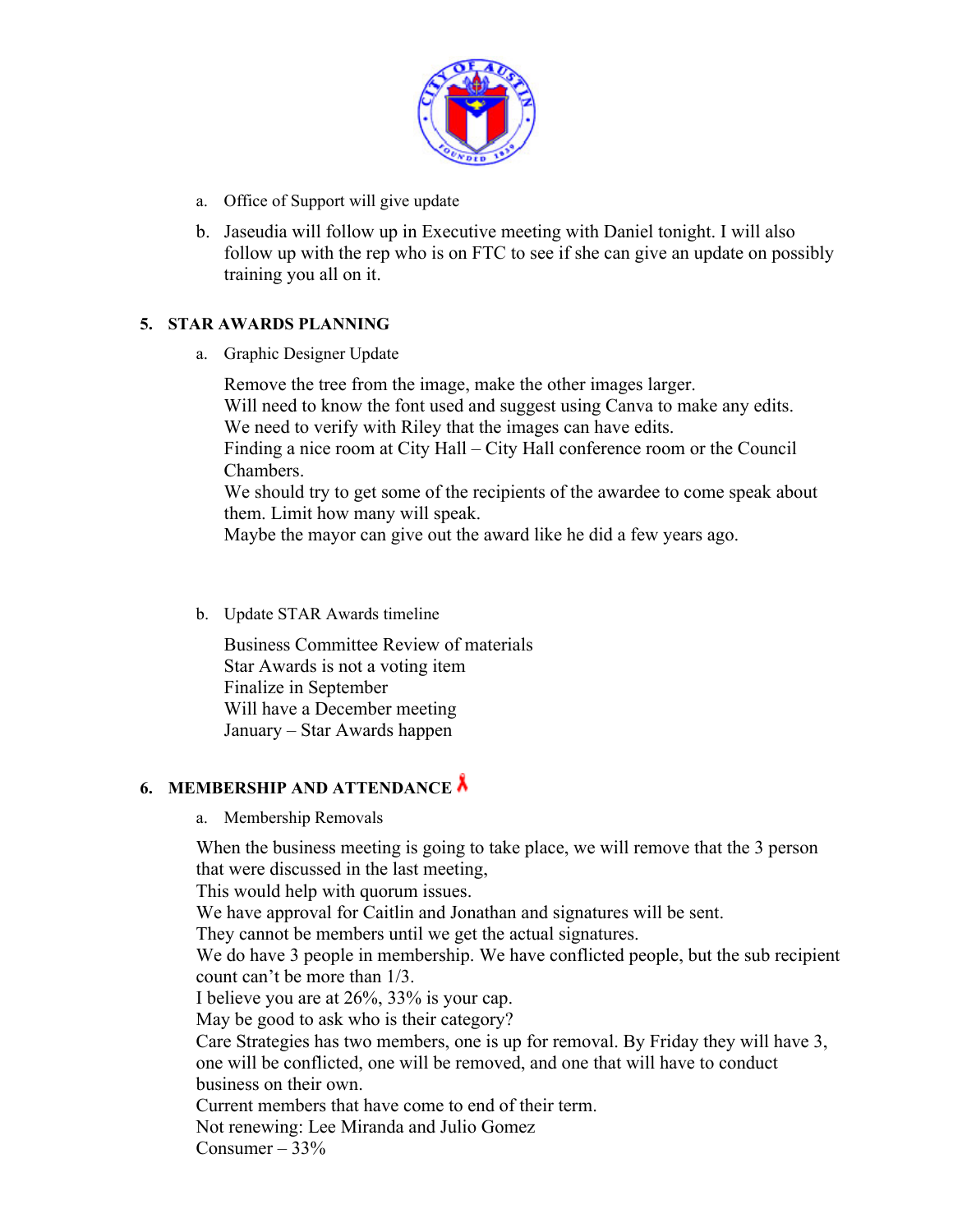

Julio- priority in the membership – people that are with other organizations that are getting in, but they can't vote. We need people of color, trans, and someone that is in the community. This will also be big with language barriers. I hope that this information can be used and inputted for membership.

## **7. DOCUMENT REVIEW**

a. Complaints against Council Members

This is a form that you review. I think you last looked it last summer. There is a way and, in an order, to make a complaint. Complaint form and instructions. Jaseudia- I have not received any complaints since I have been here.

It is on the Board and commissions site.

There has been no revision to the form and no recommendations currently for this form.

# **8. CONSUMER ADVISORY BOARD PLANNING AND REVIEW - HIV RESOURCE GUIDE**

Jaseudia- I met with Edgar Rodriguez – he has a youth advisory group- youth ambassador group. We talked about levering Consumer Advisory groups – they would provide consumer input to council members activities, educating them about the HIV Planning council. There are structures that are not consumer friendly. CABS would allow us to make it more consumer friendly.

Do you have recommendations on groups that are already formed/ created? Taylor- I started a CABS back at ASA. I'm not sure if it is still in existence. I can ask. The Q is with Vivent and a strong group.

Glenn- we have tried to do this before, and it has always been a struggle. It has been hard. The Q is a great idea.

#### **9. PLANNING COUNCIL CALENDAR REVIEW**

- a. Committee Training Recommendations
- b. Workplan Calendar Review

Workplan calendar- you guys usually don't meet after August. Do you want to meet in September? If so, what would be y'all topics? Star Awards – moved to January September nothing on the radar. Star Award applications won't be reviewed to November. If we have people attend the business meeting you could have a vote in September. We should leave it up open for September… just in case we need to interview for membership.